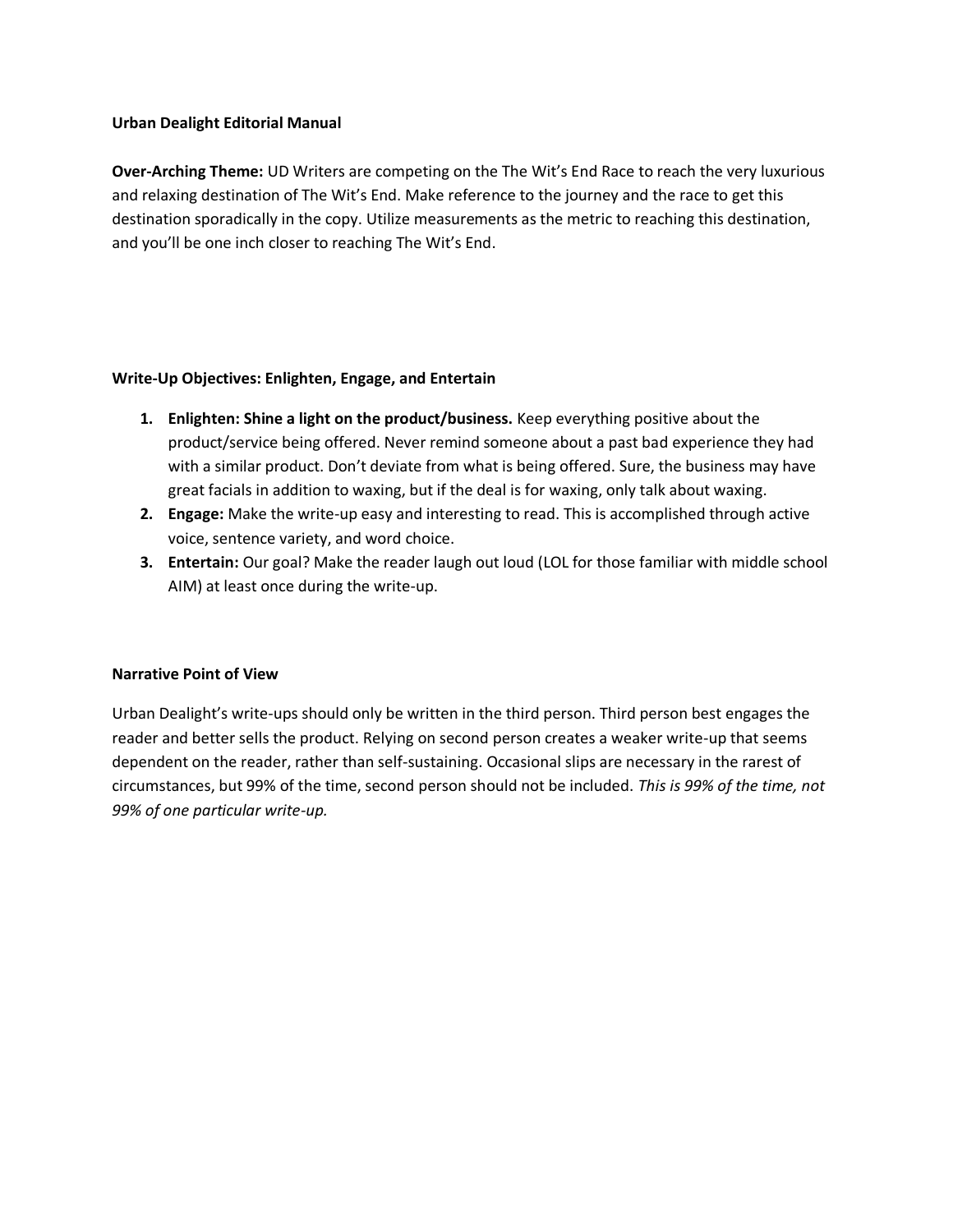# **Writing Checklist**

- 1. Research
- 2. Check Reviews
- 3. Jot out outline
- 4. Include **key selling points** from SalesForce or the Notes section
- 5. Inject humor
- 6. Tie everything together
- 7. Self-Edit
- 8. Follow up with Questions checklist

## **Structure**

**Overall Structure and Length:** The overall write-up should be between 175-300 words spread across 3-4 paragraphs. Less is always more so if you cant think of anything to say, don't say it.

**First Paragraph:** The first paragraph has word count restrictions based on our site design and cannot be longer than 45 words. Paragraphs over this will **NOT** be accepted.

**Reviews:** If a review is included, it should be at the bottom of the second or third paragraph. If a business has dozens/hundreds of reviews and high stars, mention this early on in the write-up. If a business has been featured in different publications or awards, let's mention early on.

Link to the review in the word document, and included the exact link at the bottom of the word document.

Never mix or mash-up two different reviews to be one – that's unethical.

# **Capitalize Product Offering/Services/Menu Items**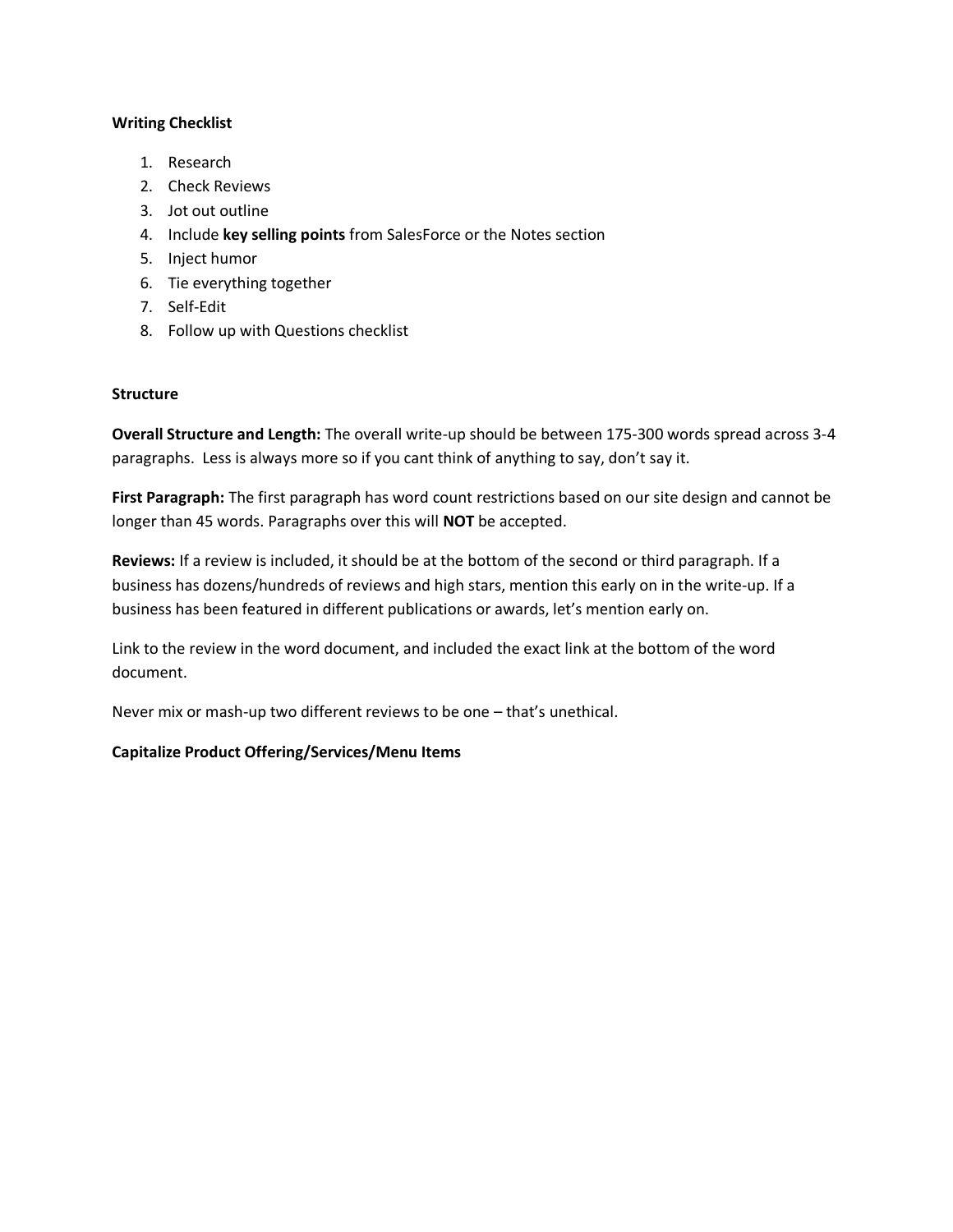# **Strategies to Achieve Urban Dealight Voice**

- 1. Mixed metaphors
- 2. Over exaggerated hyperboles
	- a. Life is like
- 3. Absurd images
	- a. Examples: The rise of Lady Gaga and her little monsters
- 4. Fake In-Office Expert Opinion (aka Fexperts)
	- a. Utilize "Our in-house doctor, Dr. X" who offers expert opinions on treatments or "our inhouse hedge trimming expert"
	- b. Feel free to utilize the phrase "One of Oprah's favorite people.."
- 5. Fake proverbs and adages
- 6. Complicated Riddles
- 7. Onomonopias
	- a.
- 8. Fake history
	- a. Examples: St. Louis Tea Party of 1776, the Cyber Scare of 1900 "the original  $\frac{42K}{16}$ ," Christopher Columbus' dancing abilities, etc
- 9. Obscure mythological/literary references
	- a. Examples: Caveman, Wizards, Greek gods, Dinosaur colonies, Lord Voldemort, Quidditch, etc
- 10. Use the narrative point of view; eliminate the second person "you" from all copy
- 11. Use the active voice; avoid passive voice at all costs
- 12. Typing like you talk
	- a. Examples: Speech impediments, Accents, etc.
	- b. Italicize anything you want to be read as spoken word
- 13. Recognize jokes within your own copy.
	- a. For instance, follow up a joke with a reference to our ongoing race to The Wit's End. For example, "3 feet closer to The Wit's End," or "2 points to the home team in the race to The Wit's End."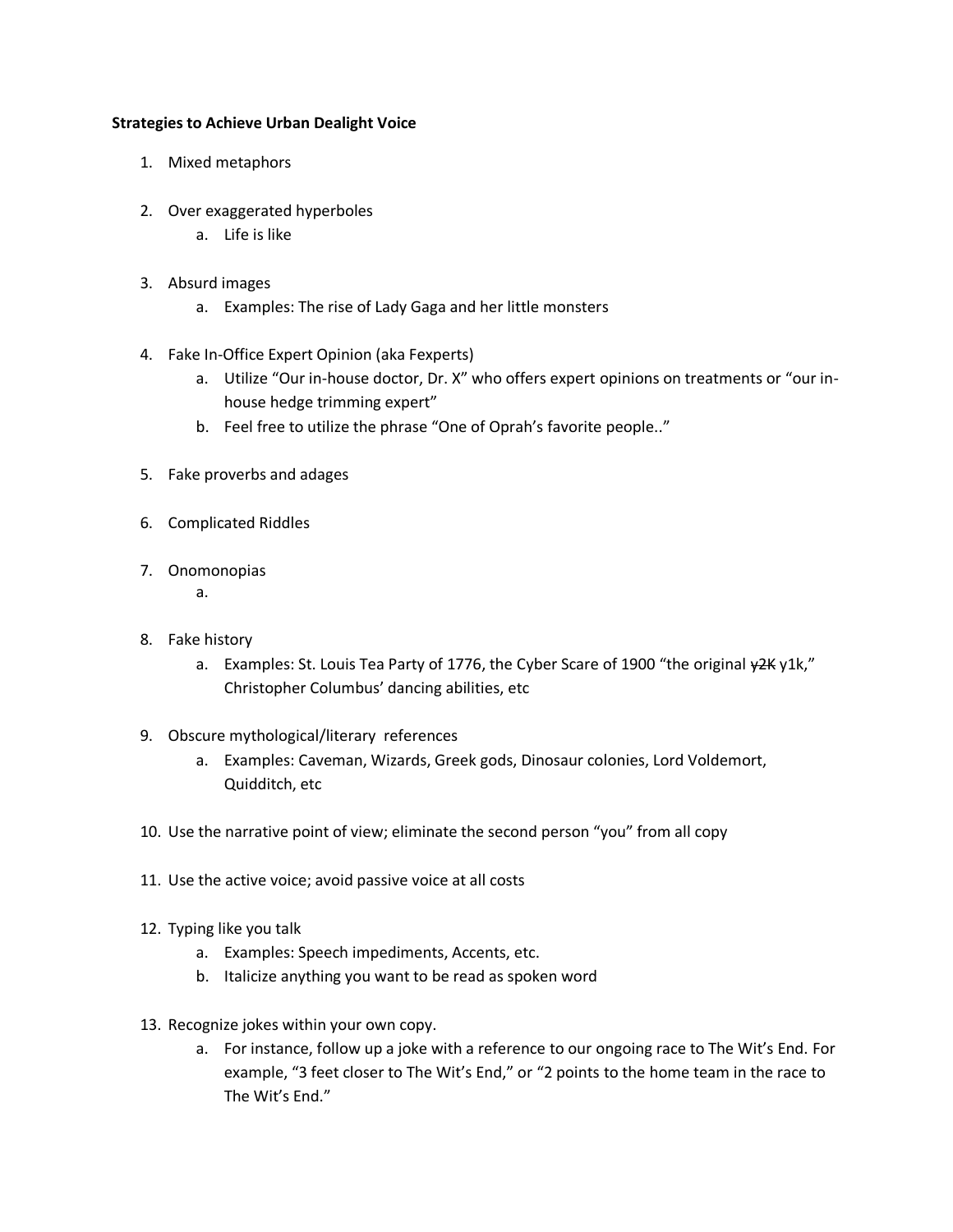b. Also, acknowledge jokes

**Humorous Ways to Begin Paragraphs:** Riddle me this, Hear about the milkman?, Unfinished Knock, Knock's, Hear the witch is dead? Humorous pick-up lines

**Running Jokes**

#### **Reoccuring Things**

MC Hammer Pants

#### **Fake Activities/Faketivities**

Swimming with rocks Dumpster Diving Underwater basket weaving Watching grass grow Underwater tea parties Boiling eggs Taste-testing perfumes Moon walking

#### **Reoccuring Characters**

Mr. Roboto Lord Voldemort/He-Who-Shall-Not-Be-Named Suzy Scissor Hands The mouse in mya's pocket Mr. and Mrs. Potato Head

#### **Non-Offensive Stereotypes**

Scoundrel Beauty Queen turned bunny the mad scientist with a breakthrough the pet of the guy who invented post-its the overemotional music fan bridezilla and groomosaurus oversensitive billionaire

Fake Advice "Momma always said don't go chasing waterfalls."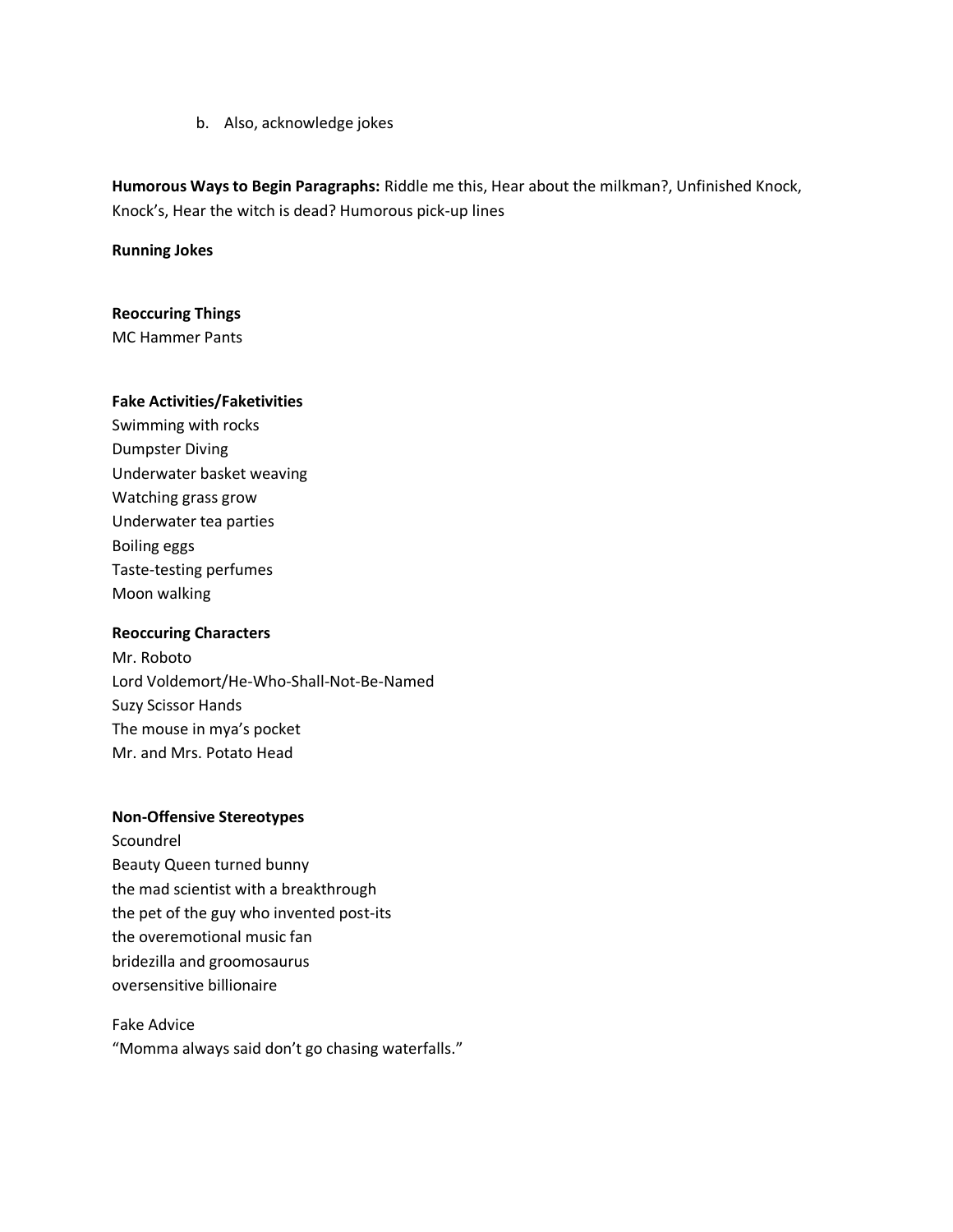# **Nicknames for Competition:**

Living Social=rabbit Groupon=cat

# **Urban Dealight Forbidden's**

- Overly negative
- Declarations of any kind unless it is following a humor device such as a fexpert opinion
- Overuse of exclamation marks and ellipses
- Repetitive use of the imperative
- Using Sales-y Words and phrases
	- o "Only, Now, Just, etc
- Running jokes: Don't reuse jokes from the introduction paragraph later on in the copy. Assume every sentence is self-sustainable.
- **Don't employ an emphatic, poetic voice that gives too much importance to the experience of a feature deal. This assumes people have had this experience.**
- Don't make assumptions about who is reading this deal or who will buy this deal.
- Never write unsupported claims based off opinion: Best Tacos in Texas. How to get around this? Use humor devices such as fexpert to give his opinion on these tacos.
- Obvious No's: Racism, homophobia, slurs, swear words, overtly sexual inneduos
- Avoid anything that could be in any way aggressive in tone or meaning. No need to badger our readers.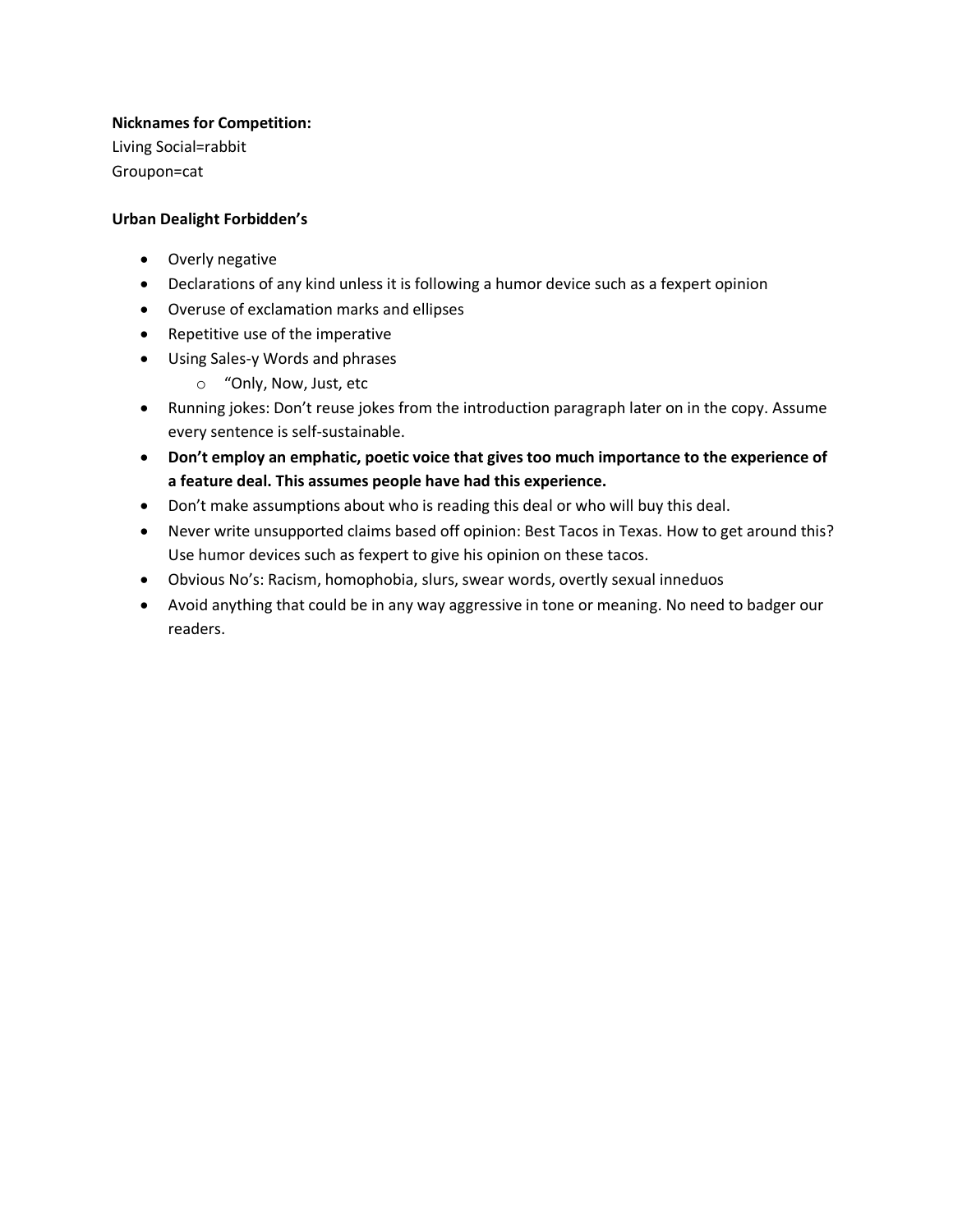# **Urban Dealight Thesaurus**

# **Beauty**

Hands: mitts, paws, saltshaker-shakers, digit dialers, top-hoof Feet: pavement peddlers, toe trees, stair steppers/stompers, bottom-hoof Massages: Teeth Hair Tan

**Health and Fitness Sweatbands: Dining** forks: tiny shovels plates: appetite/hungry: